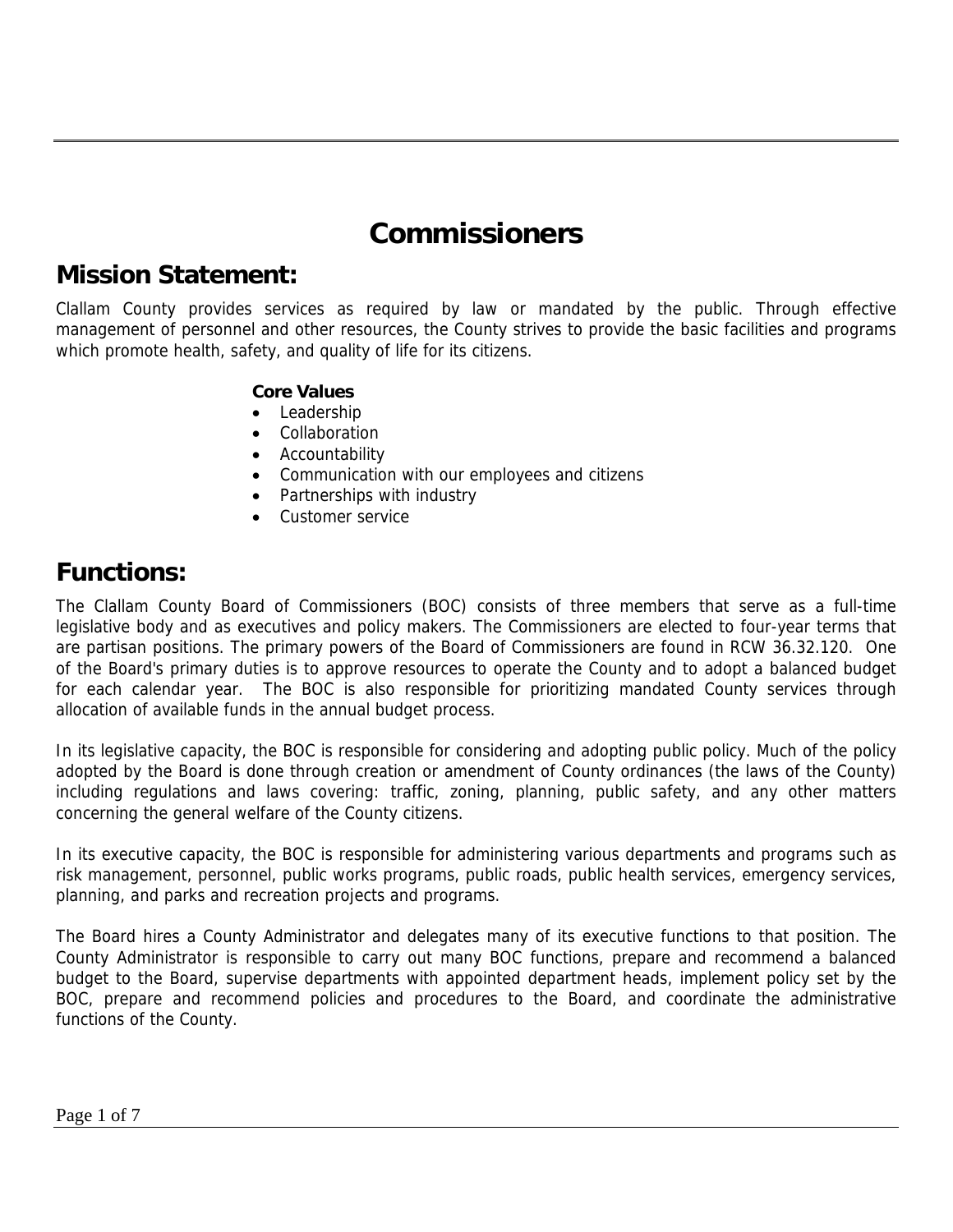The County Administrator is also responsible for management of the Non-Departmental Budget. This budget is used to pay expenses that are not identifiable with specific departments or which pertain to all departments.

### **Long-term Goals:**

Clallam County's Strategic Plan contains thirteen long-term goals:

- Keep Clallam County Government Effective
- Provide for the safety and security of County citizens
- Improve and protect public health
- Support economic growth
- Provide infrastructure to meet growth
- Provide recreational opportunities and facilities
- Protect the quality of life and the environment
- Improve customer service to the citizens of Clallam County
- Support the educational needs of County employees and provide educational outreach
- Maintain and enhance the County Transportation System
- Implement the Comprehensive Land Use Plan
- Ensure that state law and mandates are carried out successfully; provide qualitative feedback to the state on the effectiveness of laws
- Provide for regional solid waste solutions

### **Short-term Objectives:**

- Work with Community Development on enforcing the new Junk Vehicle Code
- Adopt a new Festival and Events Code
- Implement phase one and two of the Jail expansion
- Continue phased updating of the Clallam County Courthouse
- Examine organization and future of GIS (Geographic Information System) functions
- Mastering of the new County financial system
- Oversee the affordable implementation of a third Superior Court Judge
- Develop and establish a new employee recognition program
- Oversee the replacement of the old Elwha Bridge
- Continue work on completing the Olympic Discovery Trail
- Improve security in District Court II courtroom
- Assist the Assessor's office with implementation of new software
- Develop new capital facilities options and priorities
- Upgrade County web site for consistency and ease of use

### **Accomplishments in 2007:**

Amended ordinances:

• 5.100 Consolidated Fee Schedule

Page 2 of 7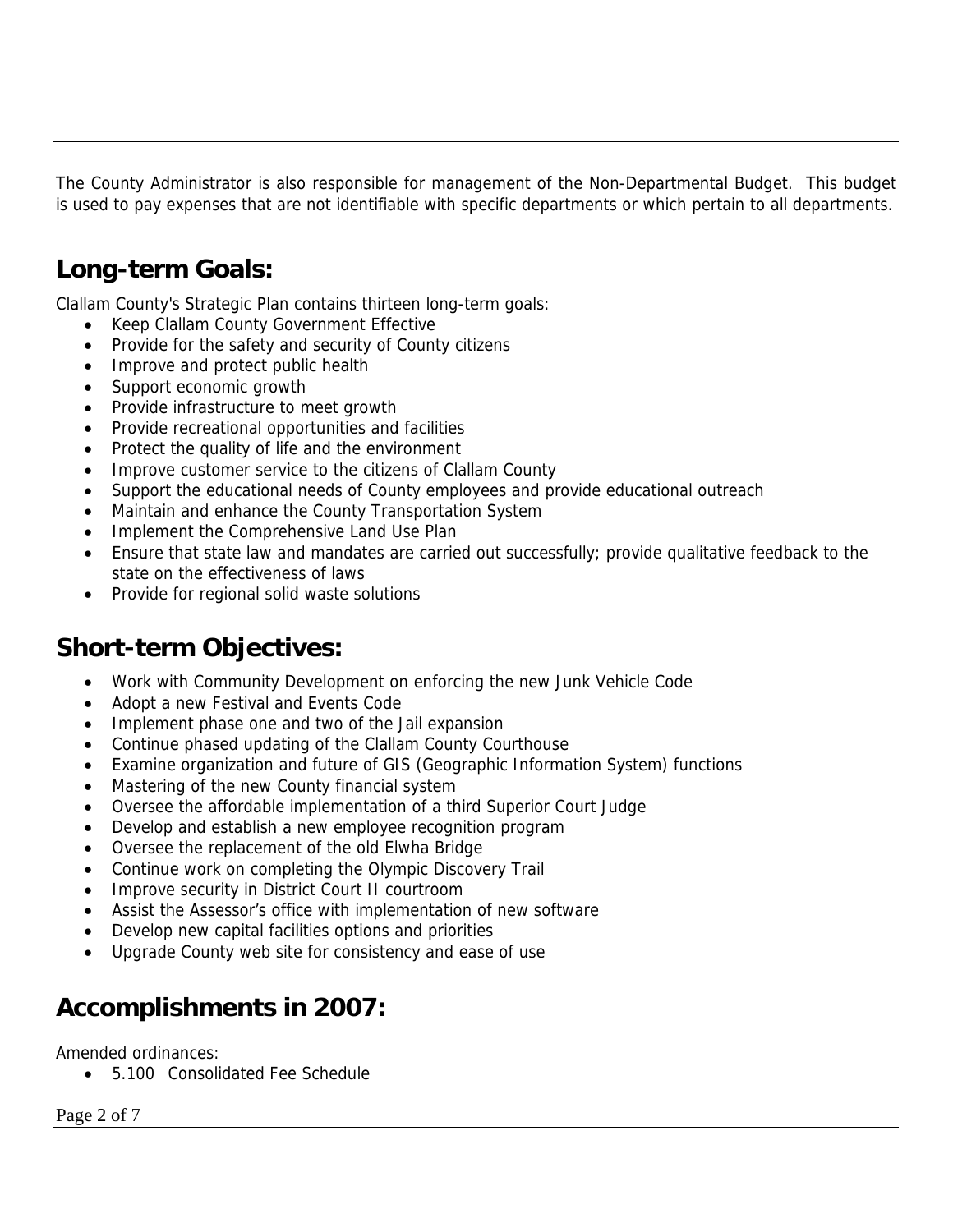- 21.01 Building and Construction Code
- 27.01 Environmental Policy
- 27.12 Critical Areas Code
- 29.47 Enforcement
- 33.59 Enforcement
- 33.49 Wireless Communications Facilities
- 35.01 Shoreline Management
- 26.01 Planning Agency
- 26.10 Consolidated Development Permit Process
- 5.40 Opportunity Fund Program

New ordinances:

- Franchise to the City of Port Angeles for use of County roads in the urban growth area
- Franchise to Capacity Provisioning, Inc. for fiber-optic utility line
- Port Angeles eastern urban growth area sewer system
- Code Compliance title and accompanying chapters
- 19.60 Junk Vehicle Public Nuisance
- Franchise to Jamestown S'Klallam Tribe for use of James Road and Serpentine Avenue
- Franchise to Jamestown S'Klallam Tribe for use of Zaccardo Road, Old Blyn Highway, Sophus Road, and Woods Road

Created or revised policies on:

- 515 Investment Policy
- 210 Employment Processes and Practices
- 220 Classification, Work Hours, and Compensation
- 225 Employee Benefits
- 230 Conduct and Work Rules
- 235 Investigation of Complaints and Discipline
- 240 Health, Safety, and Security
- 405 Facility Security, Access, and Use
- 560 Purchasing, Bids, Contracts
- 817 Road Speed Limits

Other accomplishments:

- Assisted the Auditor's office with implementation of new recording software
- Renegotiated Prisoner Agreement with the three cities on the Peninsula
- Updated Human Resources accountability program on flex time
- Developed, bid, and built Eastern UGA (Urban Growth Act) Sewer in partnership with the City of Port Angeles
- Updated contract indexes to incorporate new fund/department numbers
- Updated the Record Retention policy
- Secured approval of the Veterans' Virtual Health Clinic
- Replaced 25 year old Financial System

Page 3 of 7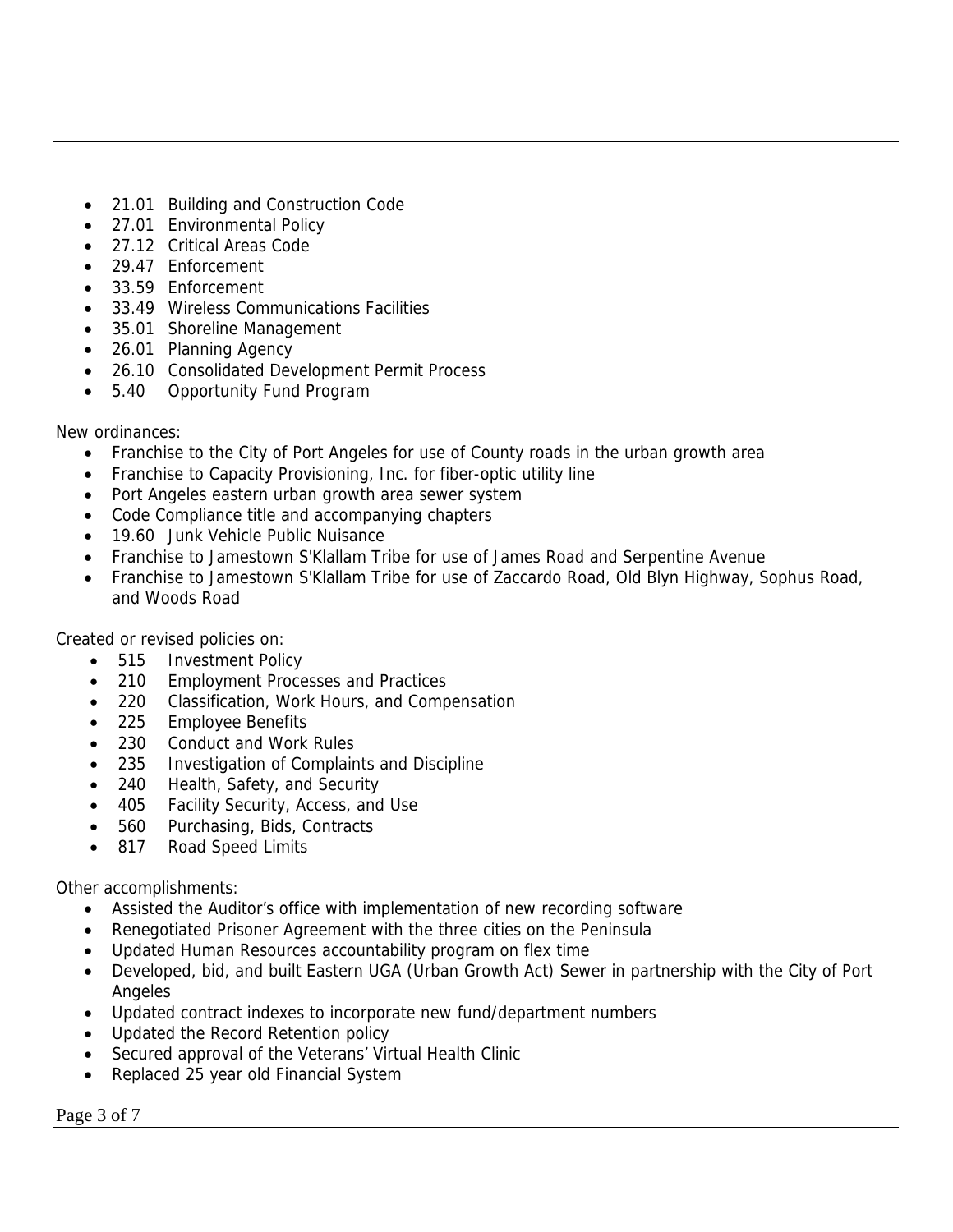- Produced the Mid-year Budget Review per Charter
- Developed several new sections of the Olympic Discovery Trail it is now complete from Sequim Bay to Ediz Hook
- Renegotiated and executed a new ten year contract for use of District II courtroom and office area
- Implemented new online timesheet process in Human Resources
- Repaired major storm damage at Salt Creek and Dungeness Rec County parks

### Staffing Level:

|                              | 2005 Actual | 2006 Actual | 6/30/07<br>Actual | 2008 Budget |
|------------------------------|-------------|-------------|-------------------|-------------|
| <b>Full Time Equivalents</b> | 5.88        | 6.00        | 6.00              | 6.00        |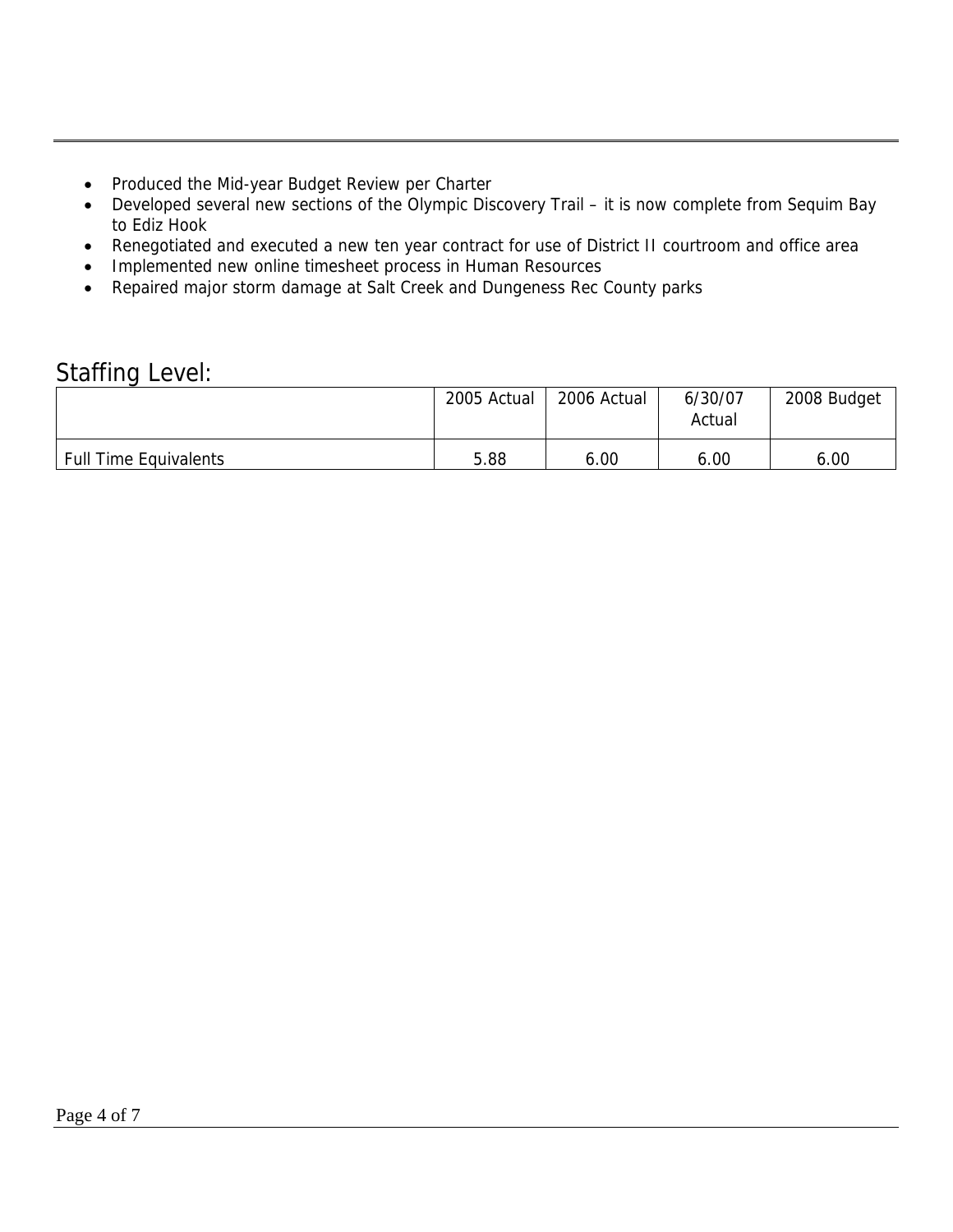# **Commissioners Operating Budget**

### Revenues:

|                                       | 2005 Actual | 2006 Actual | 6/30/07<br>Actual | 2008 Budget |
|---------------------------------------|-------------|-------------|-------------------|-------------|
| Taxes                                 | 0           | 0           |                   |             |
| Licenses and Permits                  | 0           | 0           |                   |             |
| Intergovernmental Revenues            | 0           | 0           |                   |             |
| <b>Charges for Goods and Services</b> | 458         | 0           |                   | 50          |
| <b>Fines and Forfeits</b>             | 0           | 0           |                   |             |
| Miscellaneous Revenues                | 2,021       | 2,806       | 1,288             | 2000        |
| <b>Nonrevenues</b>                    | 0           | 0           |                   |             |
| <b>Other Financing Sources</b>        | 0           | 0           | 0                 | 15,000      |
| <b>General Tax Support</b>            | 468,581     | 553,676     | 250,284           | 532,219     |
| <b>TOTAL</b>                          | \$471,060   | \$556,482   | \$251,572         | \$549,269   |

### Expenditures:

|                                        | 2005 Actual | 2006 Actual | 6/30/07<br>Actual | 2008 Budget |
|----------------------------------------|-------------|-------------|-------------------|-------------|
| Salaries and Wages                     | 356,925     | 427,057     | 189,295           | 400,480     |
| <b>Personnel Benefits</b>              | 40,250      | 65,669      | 50,572            | 116,749     |
| <b>Supplies</b>                        | 8,517       | 9,288       | 6,574             | 7,000       |
| Other Services and Charges             | 11,050      | 10,272      | 3,496             | 19,700      |
| <b>Intergovernmental Services</b>      |             | 0           | 0                 | 0           |
| <b>Interfund Payments for Services</b> | 54,318      | 37,716      | 1,635             | 5,340       |
| Capital Outlay                         |             | 6,480       | 0                 | 0           |
| <b>TOTAL</b>                           | \$471,060   | \$556,482   | \$251,572         | \$549,269   |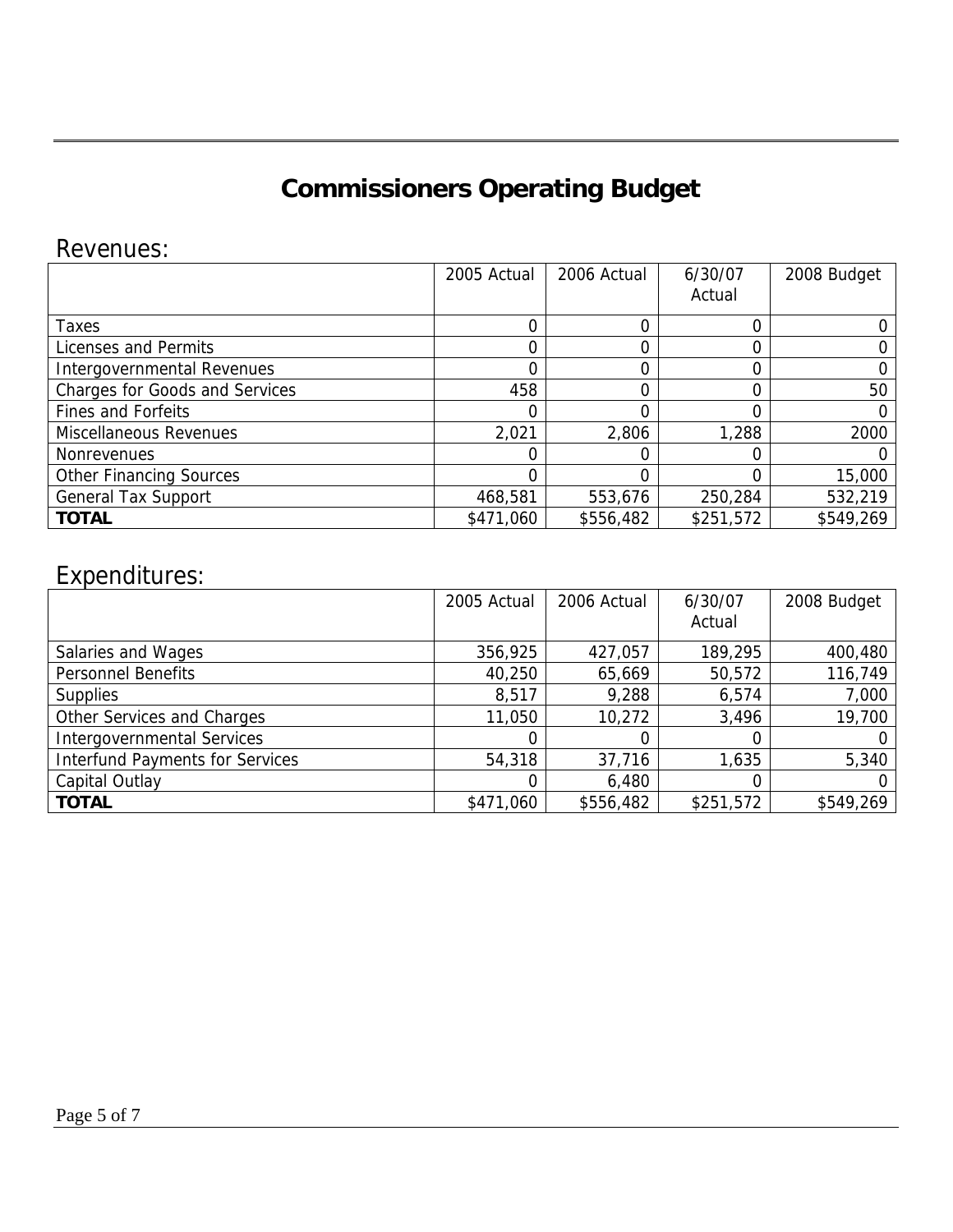# **Non-Departmental Operating Budget**

### Revenues:

|                                       | 2005 Actual | 2006 Actual | 6/30/07<br>Actual | 2008 Budget |
|---------------------------------------|-------------|-------------|-------------------|-------------|
| Taxes                                 | 0           | 0           |                   |             |
| Licenses and Permits                  | 0           | 0           |                   |             |
| Intergovernmental Revenues            | 0           | 31,478      | 0                 | 68,519      |
| <b>Charges for Goods and Services</b> | 14,277      | 13,442      | 5,188             | 15,100      |
| <b>Fines and Forfeits</b>             | 0           | 0           |                   |             |
| <b>Miscellaneous Revenues</b>         | 0           | 0           | 2,477             | 100         |
| <b>Nonrevenues</b>                    | 0           | 0           |                   |             |
| <b>Other Financing Sources</b>        | 0           | 0           | 0                 |             |
| <b>General Tax Support</b>            | 1,817,196   | 1,559,940   | 515,178           | 2,140,286   |
| <b>TOTAL</b>                          | \$1,831,473 | \$1,604,860 | \$522,843         | \$2,224,005 |

### Expenditures:

|                                        | 2005 Actual | 2006 Actual | 6/30/07   | 2008          |
|----------------------------------------|-------------|-------------|-----------|---------------|
|                                        |             |             | Actual    | <b>Budget</b> |
| Salaries and Wages                     | 41,318      | 50,004      | 27,036    | 57,658        |
| <b>Personnel Benefits</b>              | 128,865     | 41,925      | 7,695     | 17,382        |
| <b>Supplies</b>                        | 2,077       | 1,920       | 8,286     | 70,019        |
| Other Services and Charges             | 924,839     | 806,237     | 453,322   | 1,319,861     |
| <b>Intergovernmental Services</b>      | 52,789      | 56,042      | 3,065     | 65,000        |
| <b>Interfund Payments for Services</b> | 681,584     | 648,732     | 23,439    | 694,085       |
| Capital Outlay                         | 0           | $\Omega$    |           |               |
| <b>TOTAL</b>                           | \$1,831,473 | \$1,604,860 | \$522,843 | \$2,224,005   |

The Non-Departmental budget is responsible for a variety of payments not associated with an individual budget but with the General Fund as a whole. The Personnel Benefits category is for Unemployment Compensation. The major expenditures in the Other Services and Charges category are for: postage and postage machine rental, Public Defender, professional affiliations, pollution control, Clallam Conservation District, Economic Development Council, and other professional services. Intergovernmental Services is for State Examiner payments. And the main expenditures out of the Interfund Payments for Services category are to Industrial Insurance and Risk Management.